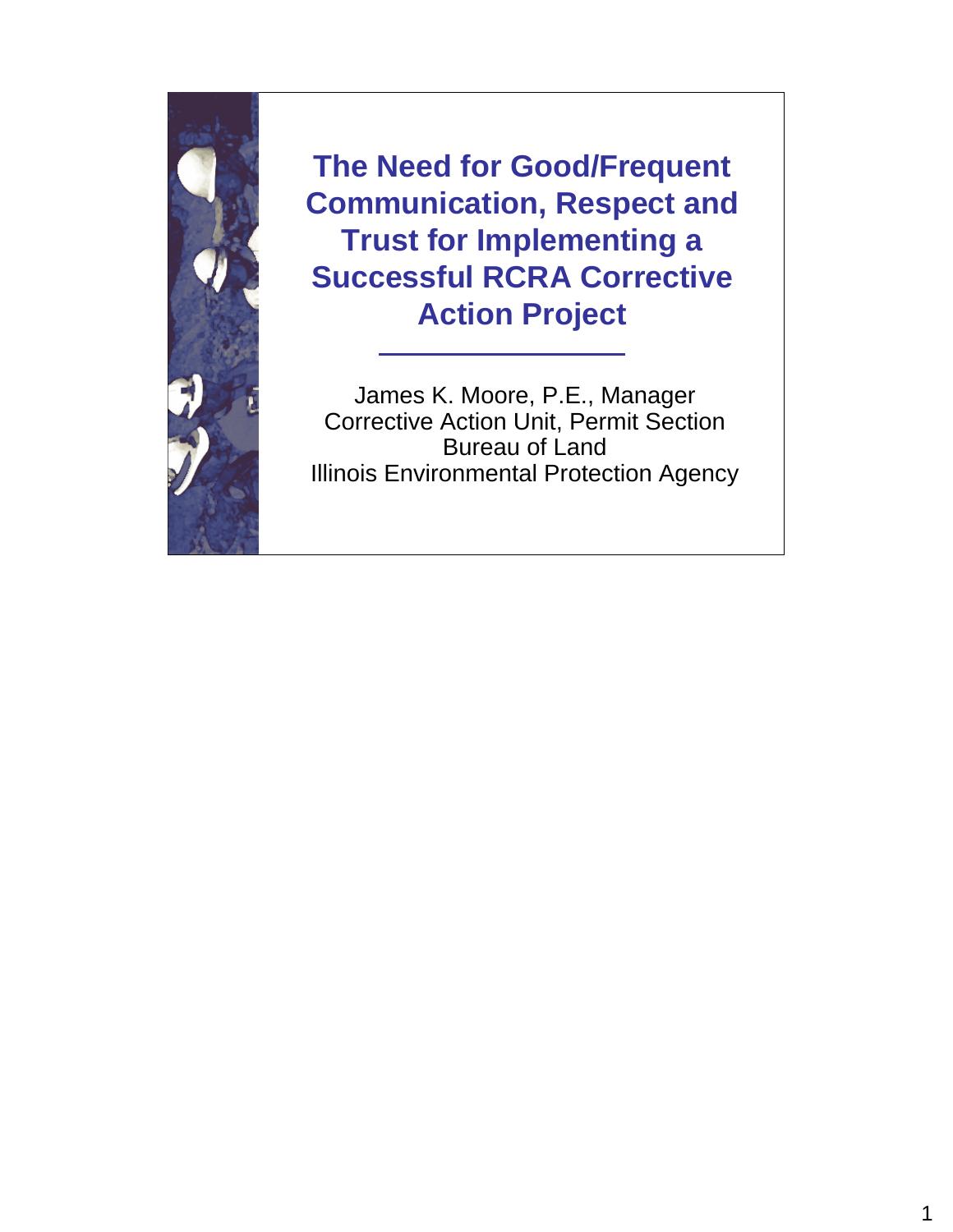

The purpose of this training is to provide information regarding results-oriented streamlined approaches to implementing a RCRA corrective action program at a facility. The goal of these approaches is to bring about more efficient and accelerated investigation/remediation efforts at facilities undergoing RCRA corrective action.

The approaches to be presented in this training:

- Facility Lead CA Approaches
- Streamlined Consent Orders
- Targeted Data Collection
- Tailored Oversight
- Institutional Controls
- Communications, Trust, and Mutual Respect among EPA, the State, the facility, and the public.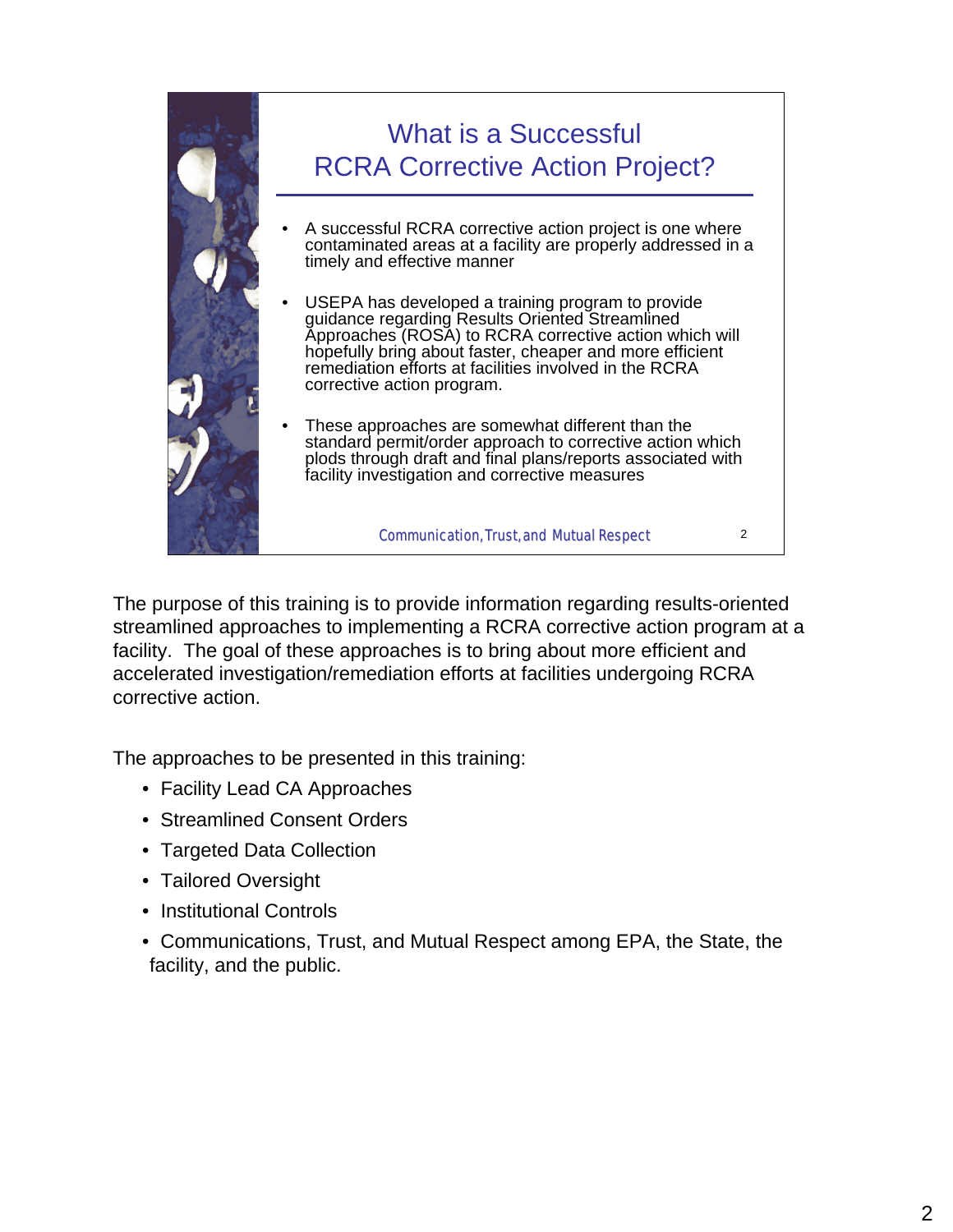

The only way for results-oriented streamlined approaches to be successful is if these efforts are founded on the 3 C's

Commitment to clean up contaminated areas (by both EPA and facility); Cooperation (based largely on mutual respect and trust); and **Communication** 

When there is a strong foundation based on the 3 C's, streamlined approaches can produce faster, cheaper, and more effective cleanups.

When any of the 3 C's are missing, streamlined approaches cannot succeed.

The need for the facility to be committed to cleanup cannot be overemphasized. The success of these results-oriented streamlined approaches depends on the willingness of the facility to make a commitment to effective, expeditious cleanup. Further, the agency has to be committed to supporting the effort. This means recognizing that mutual risk often produces mutual gain in an approach that reduces the amount of command and control exercised by regulators.

We really can't do much in this training that will get a facility to commit to cleaning up a site. If the facility is unwilling to do so, there is no need to try to work with them to bring about an efficient approach to cleanup. However, if we show strong cooperation and communication skills as we interact with a facility, we may be able to obtain such a commitment or buy-in from the facility during the overall corrective action process.

This module will further discuss the importance of communication, respect, and trust. In addition, it will provide you with guidance you can use to ensure that good communication, respect, and trust are built into the project when you are trying to use a results oriented streamlined approach.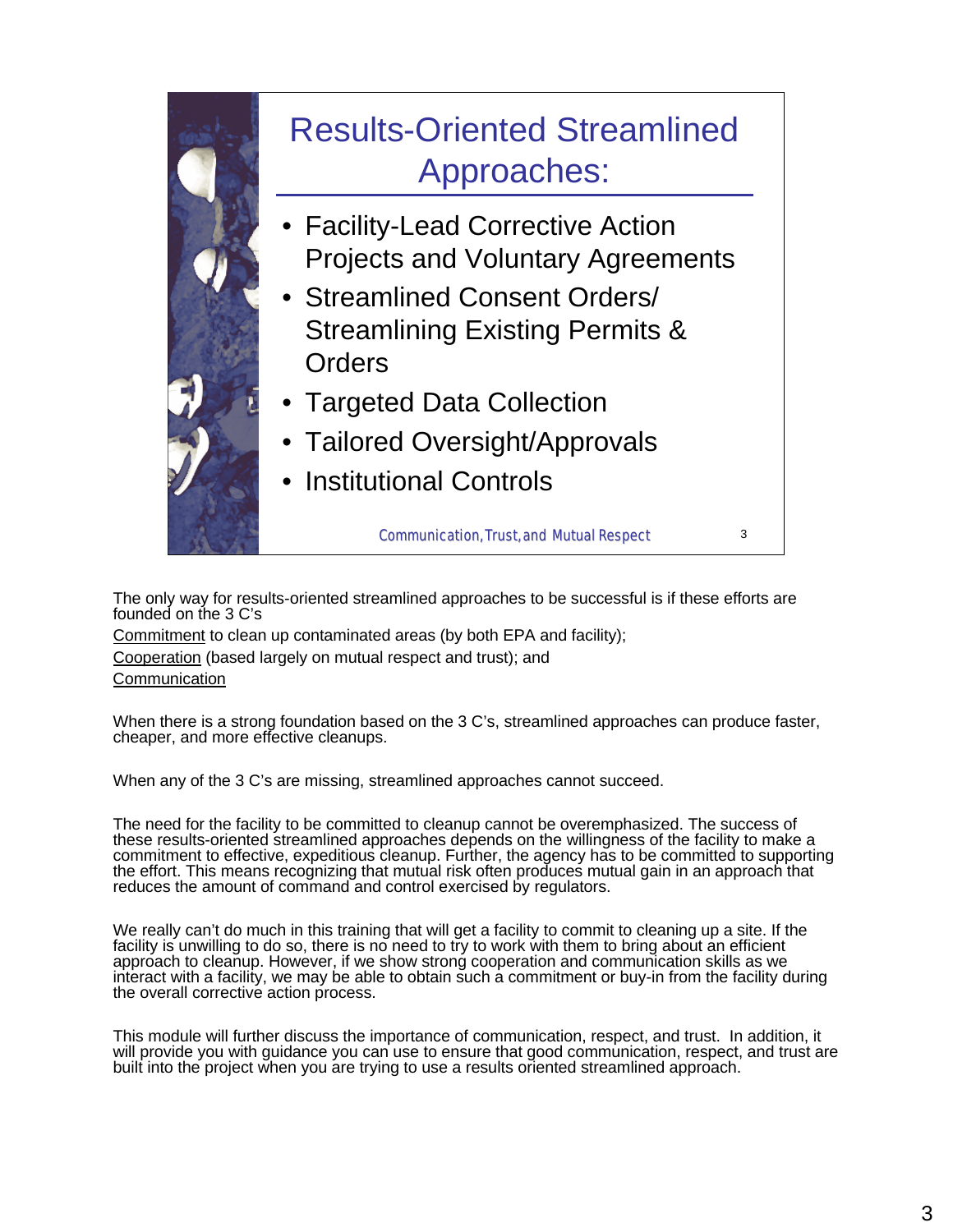

#### The Three C's

Results Oriented Streamlined Approaches to Corrective Action can only be successful if they are founded on three C's:

- **Commitment**
- **Communication**
- **Cooperation**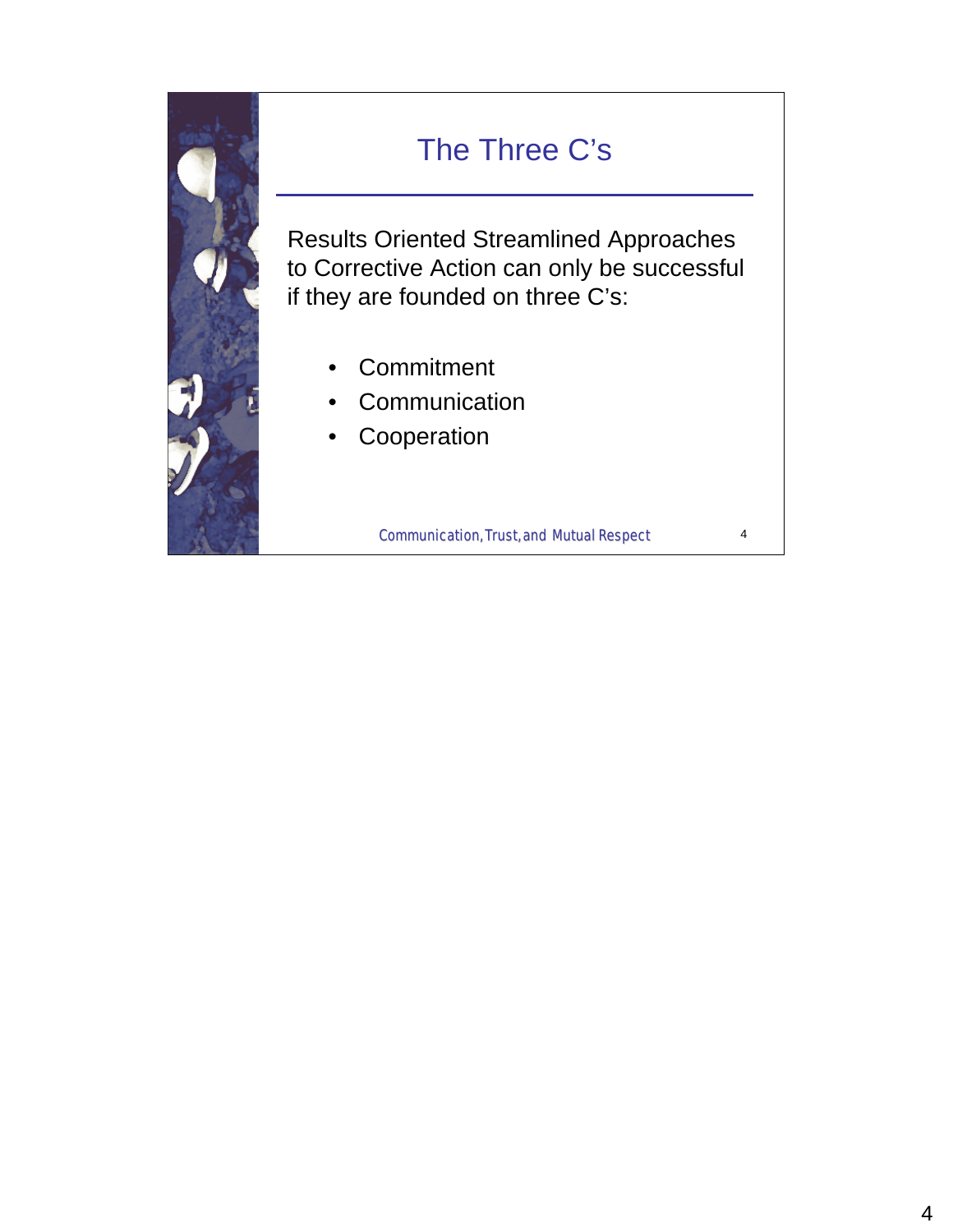

## **Commitment**

- Commitment--A pledge or promise to do something
- For a corrective action project to be successful, all parties must be committed to proper clean-up of contaminated areas at a facility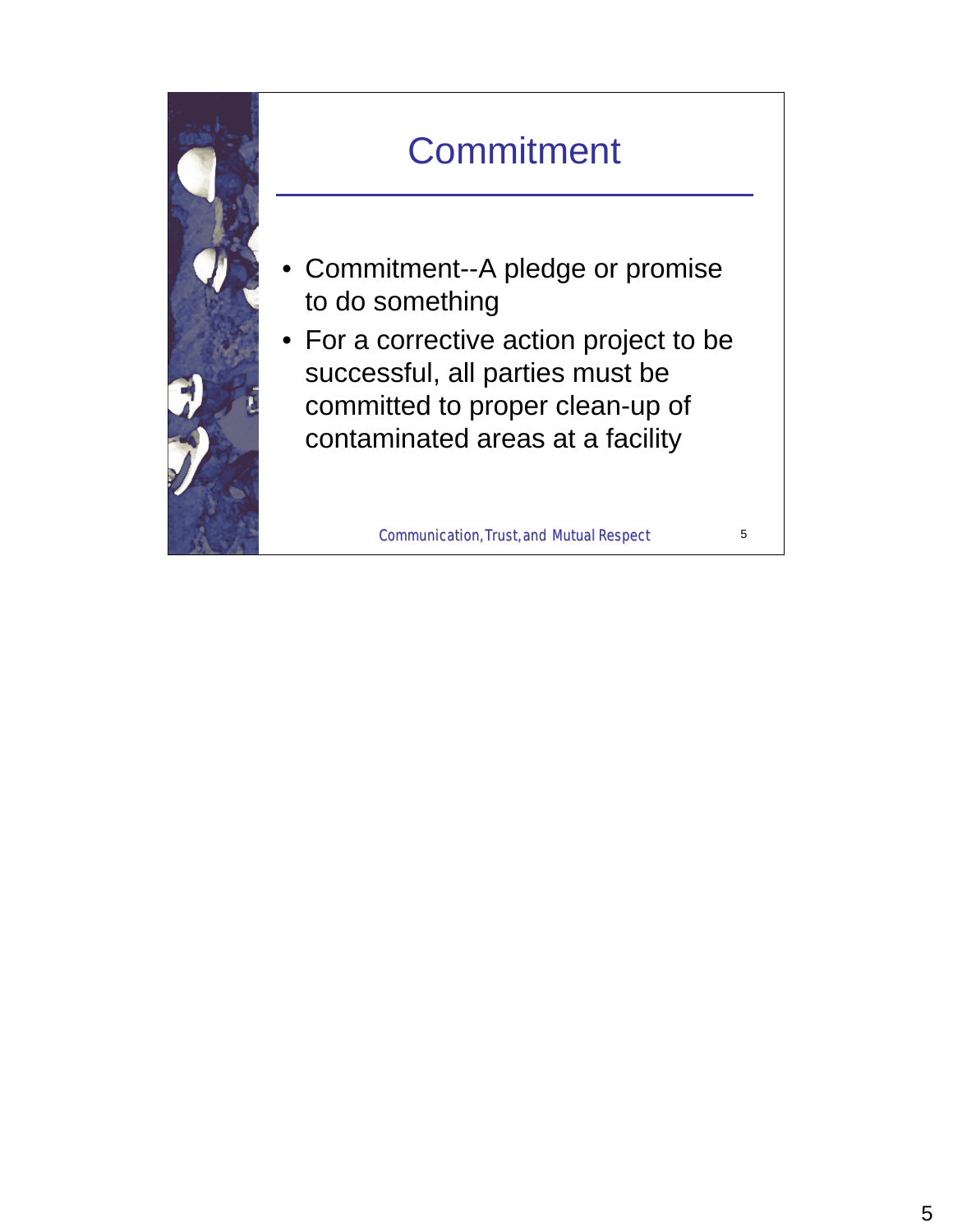

#### Why Be Committed to Working Together Towards Proper Clean-up of a Facility?

- Facilities have a legislative and regulatory responsibility to clean-up contaminated areas. They also need to have regulatory approval of their actions.
- Investigation/remediation efforts under RCRA corrective action are carried out by the facility. Thus, regulators must be committed to working with a facility to get corrective action carried out if they are indeed wanting to protect the environment.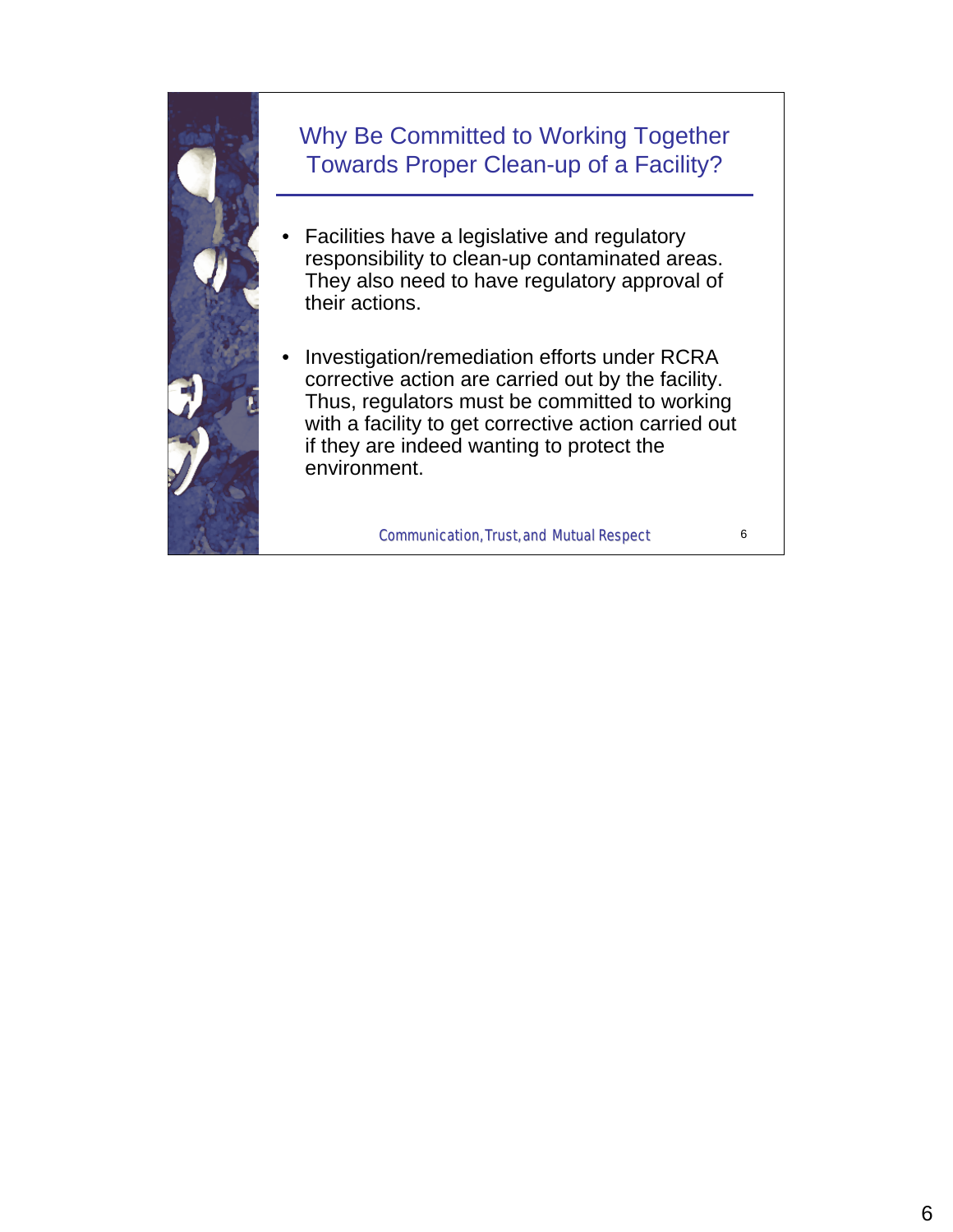

#### **Cooperation**

- Cooperation--Working together towards a common goal
- Establish a "team-like" atmosphere
- Key components of a successful team include:
	- Commitment
	- Good and Frequent Communication
	- Respect
	- Trust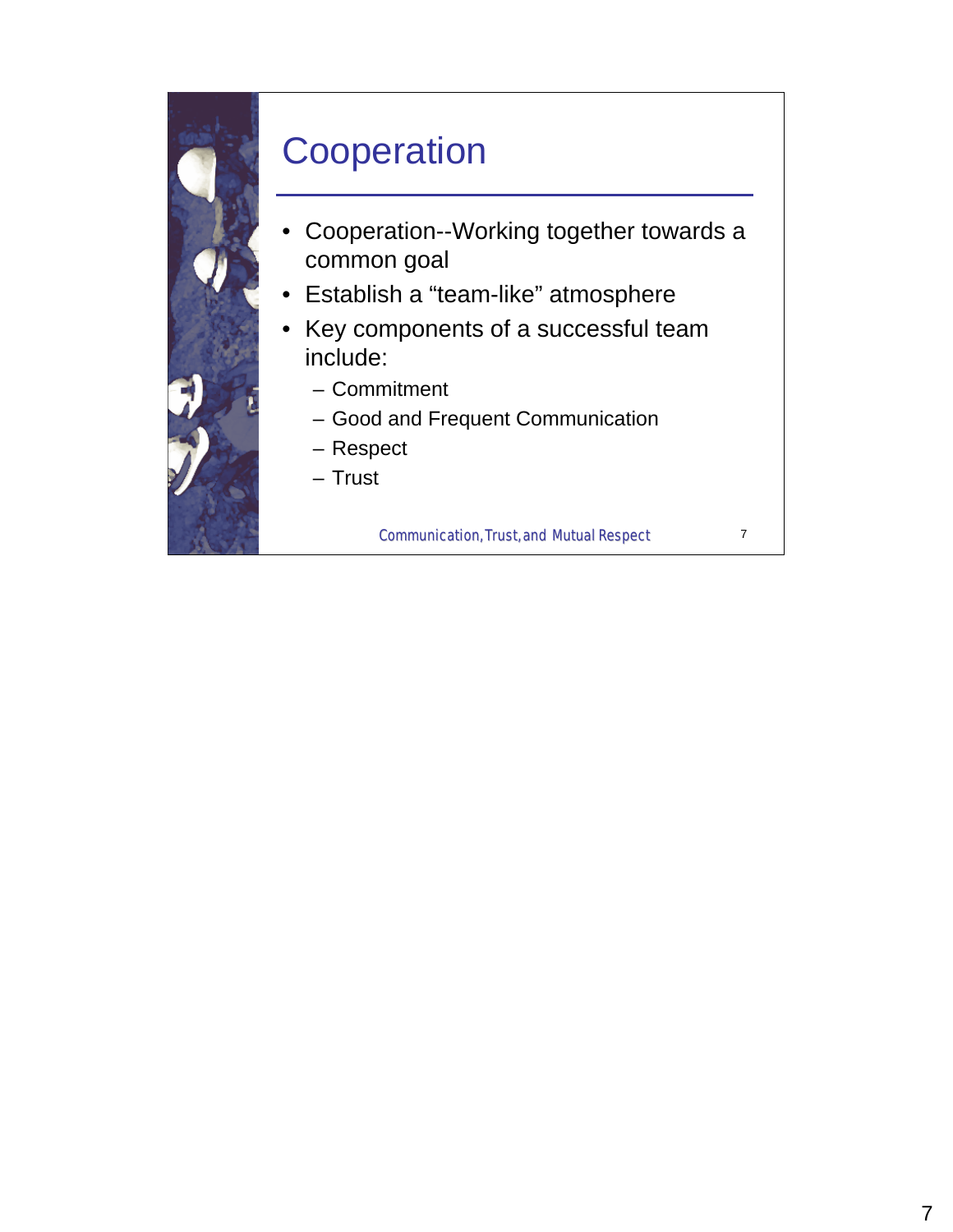

#### Cooperation—Respect

- Respect—Being considerate and courteous towards a person; holding a person in high regard
- If you feel that you deserve respect, then you need to also respect others
- Remember, the person sitting on the other side of the table has pressures, family and problems just like you. Also, they have an interest in the environment or they wouldn't be working on this project.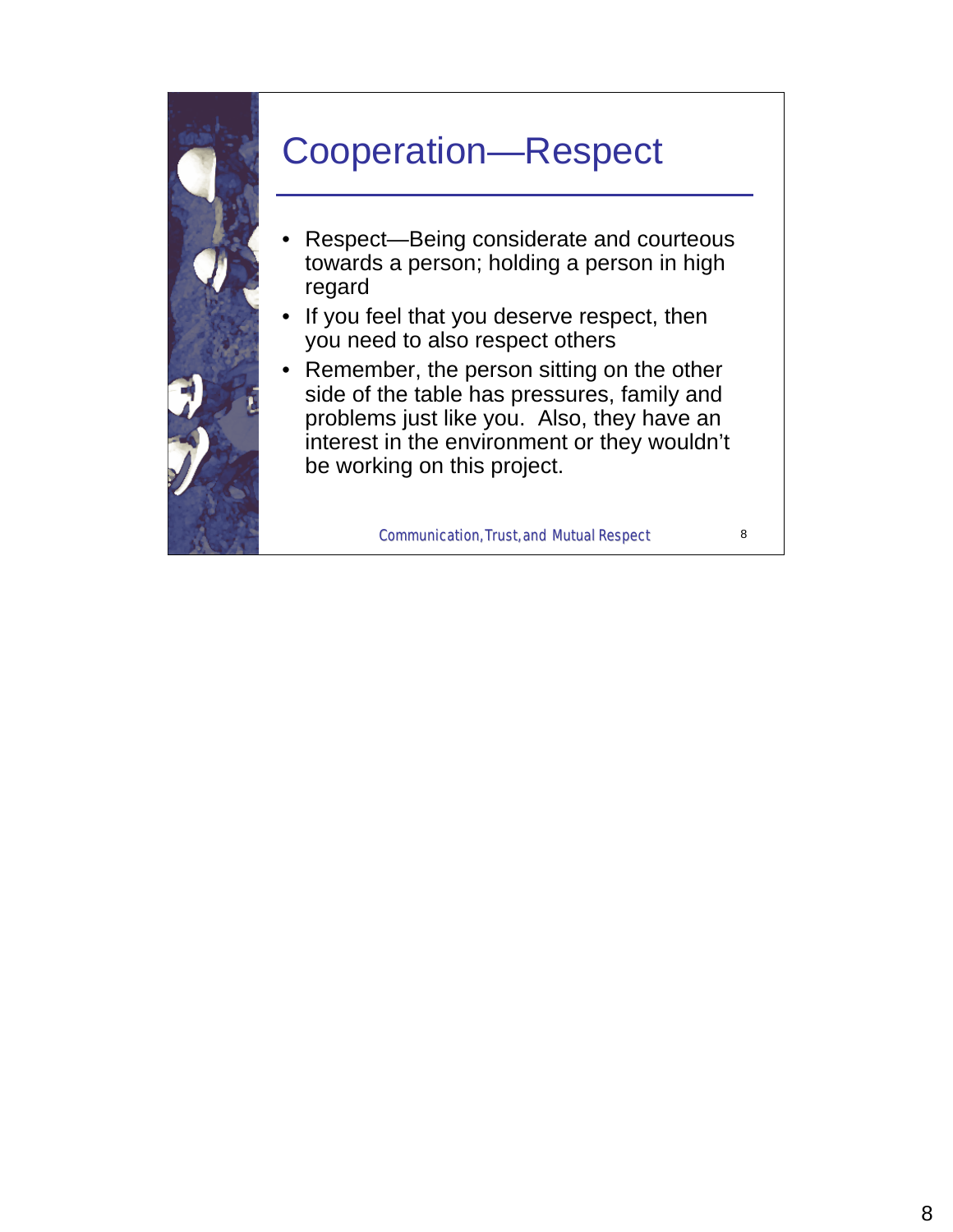

## Cooperation—Trust

- Trust—a firm belief or confidence in a person's integrity, honesty, character, reliability, ability, strengths
- Typically is earned, based on experience
- If trust must be earned, so then should distrust
- If you lose someone's trust, it is hard to get it back again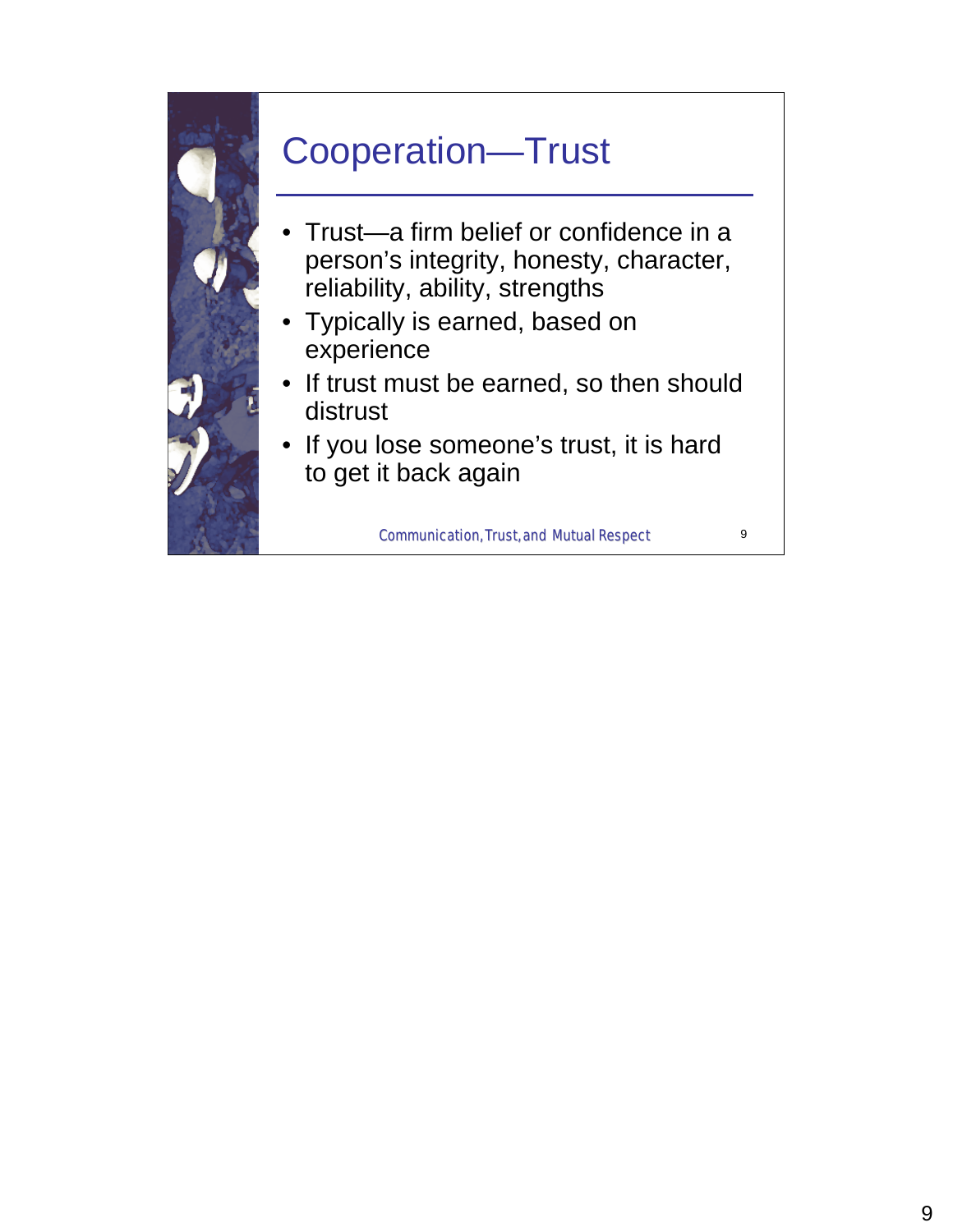

## Keys to Cooperation

- Think win-win
- Focus on what is right first.
- Focus on the project, not on people
- Be as open as possible—tell a person why you need something
- Listen to and understand the other person's priorities and concerns
- Clearly establish goals of all efforts
- Raise potential issues early
- Start with a positive outlook and expect success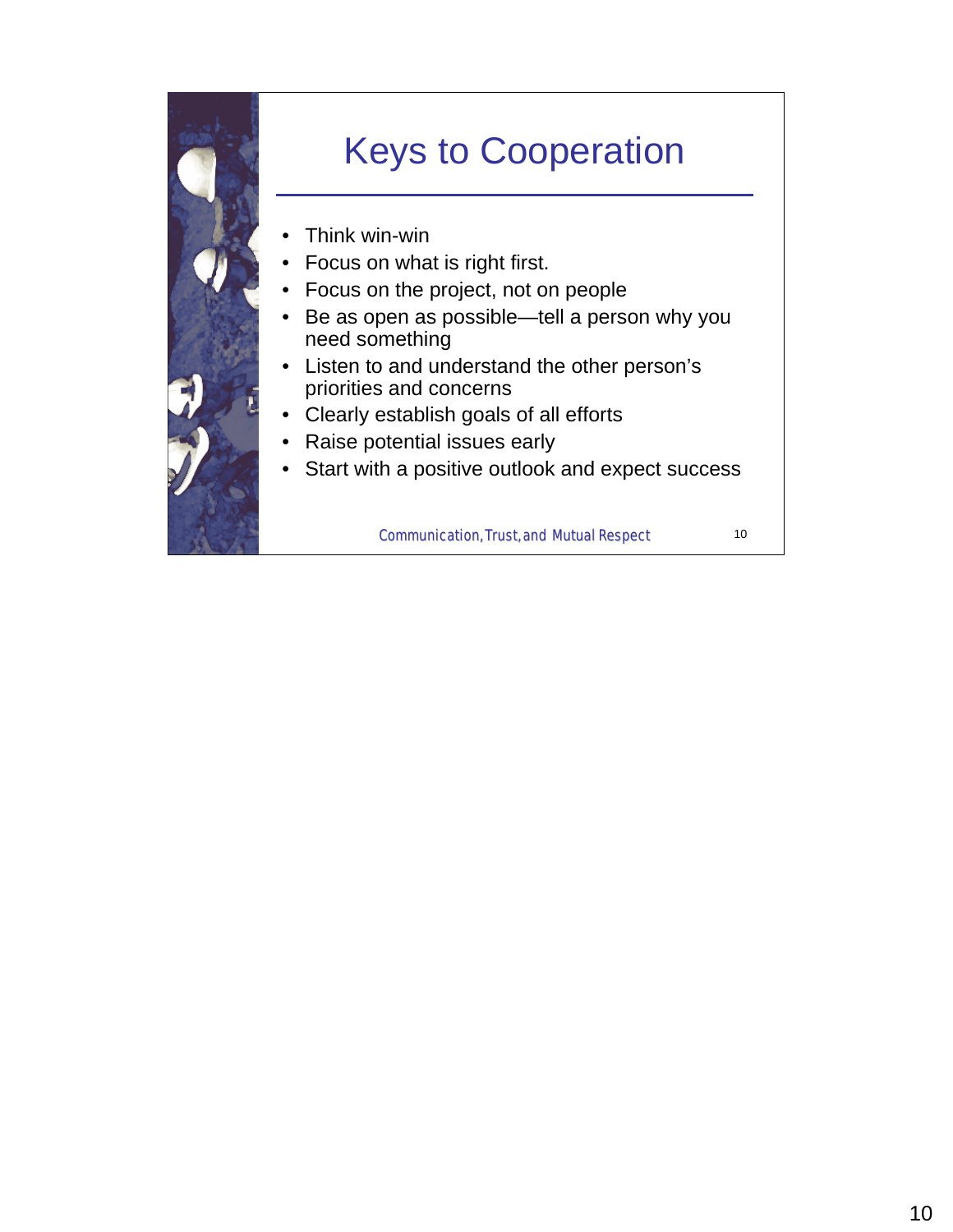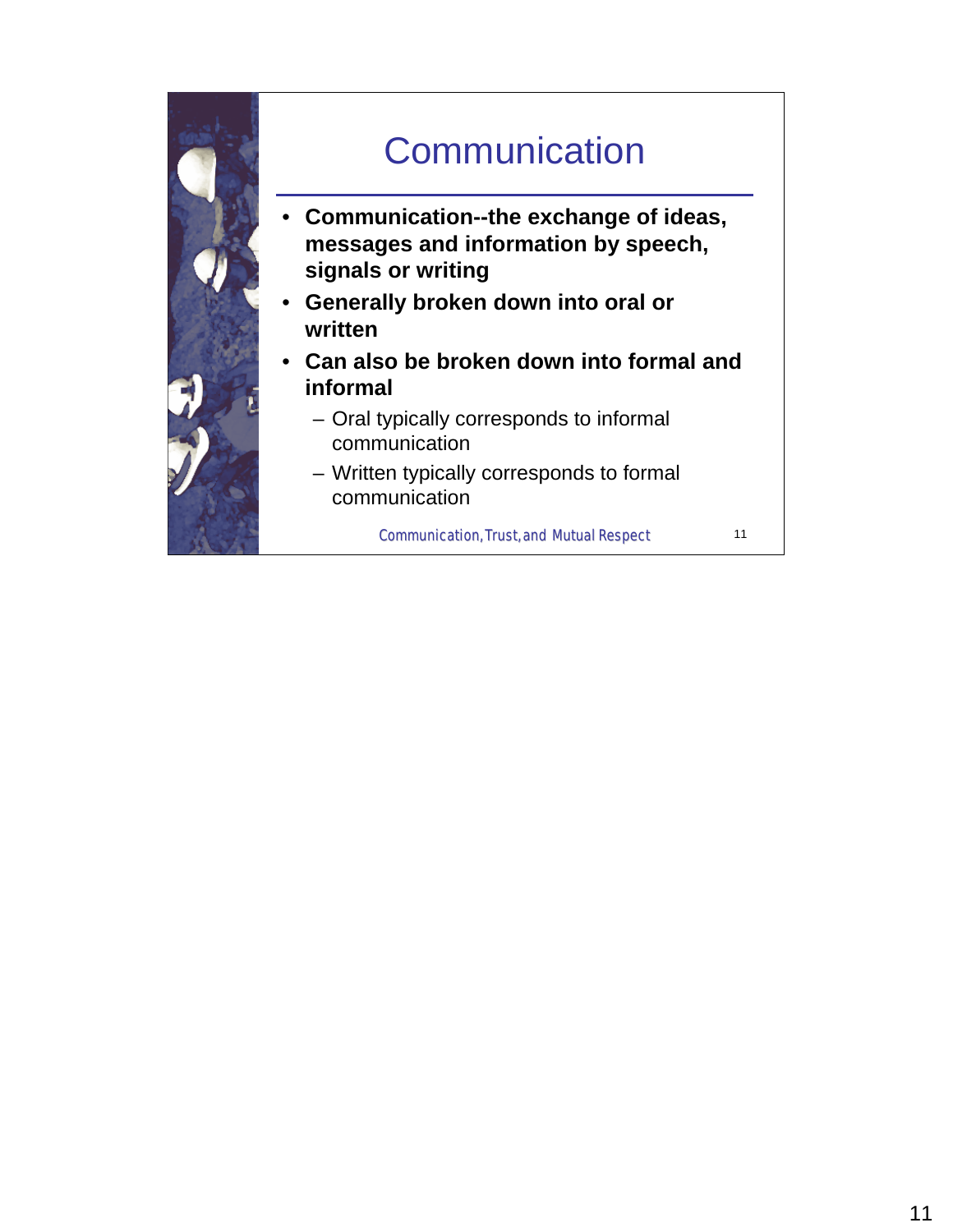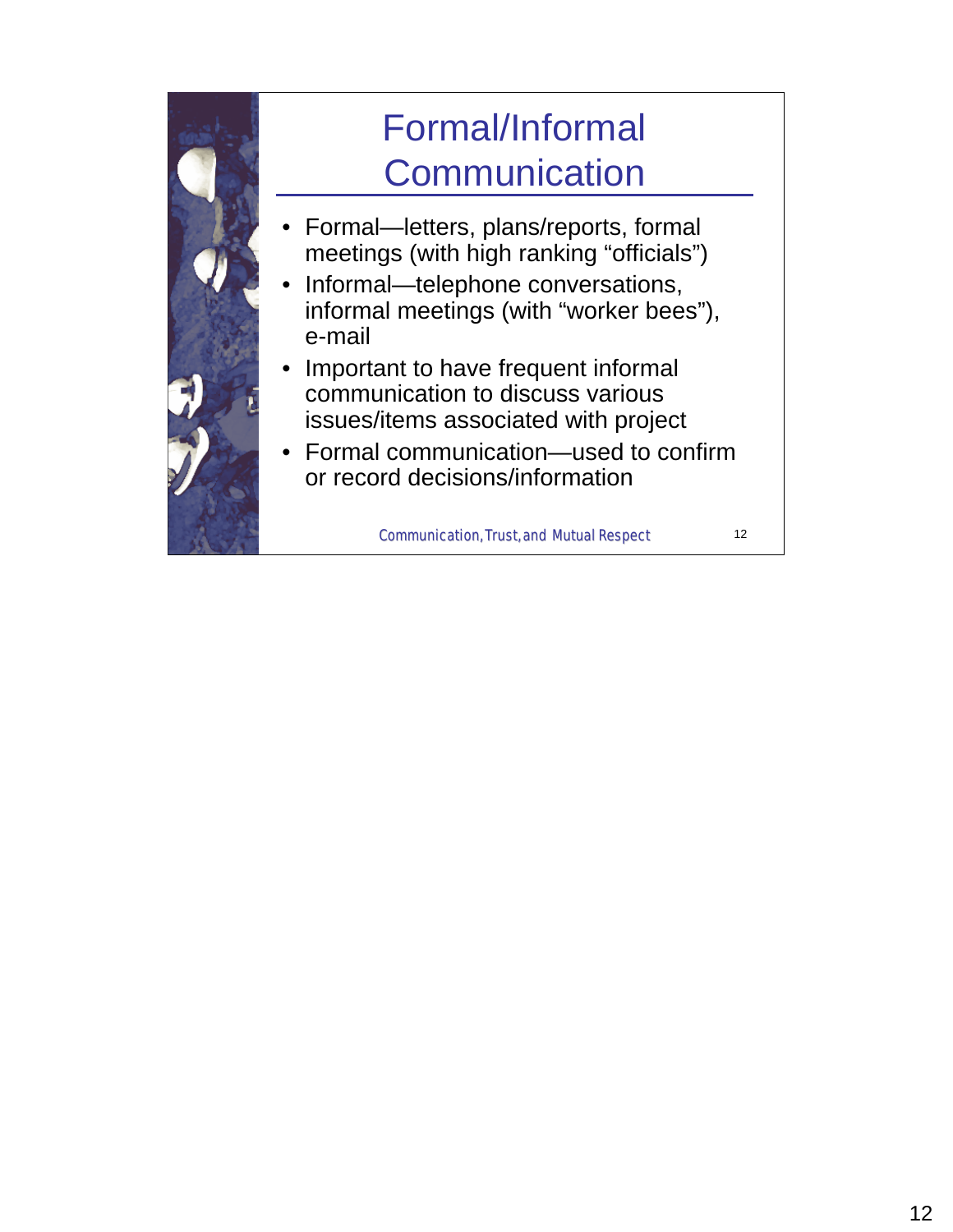

# Oral Communication

- Seek first to understand, then to be understood
- Three components:
	- Listening
	- Talking
	- Non-Verbal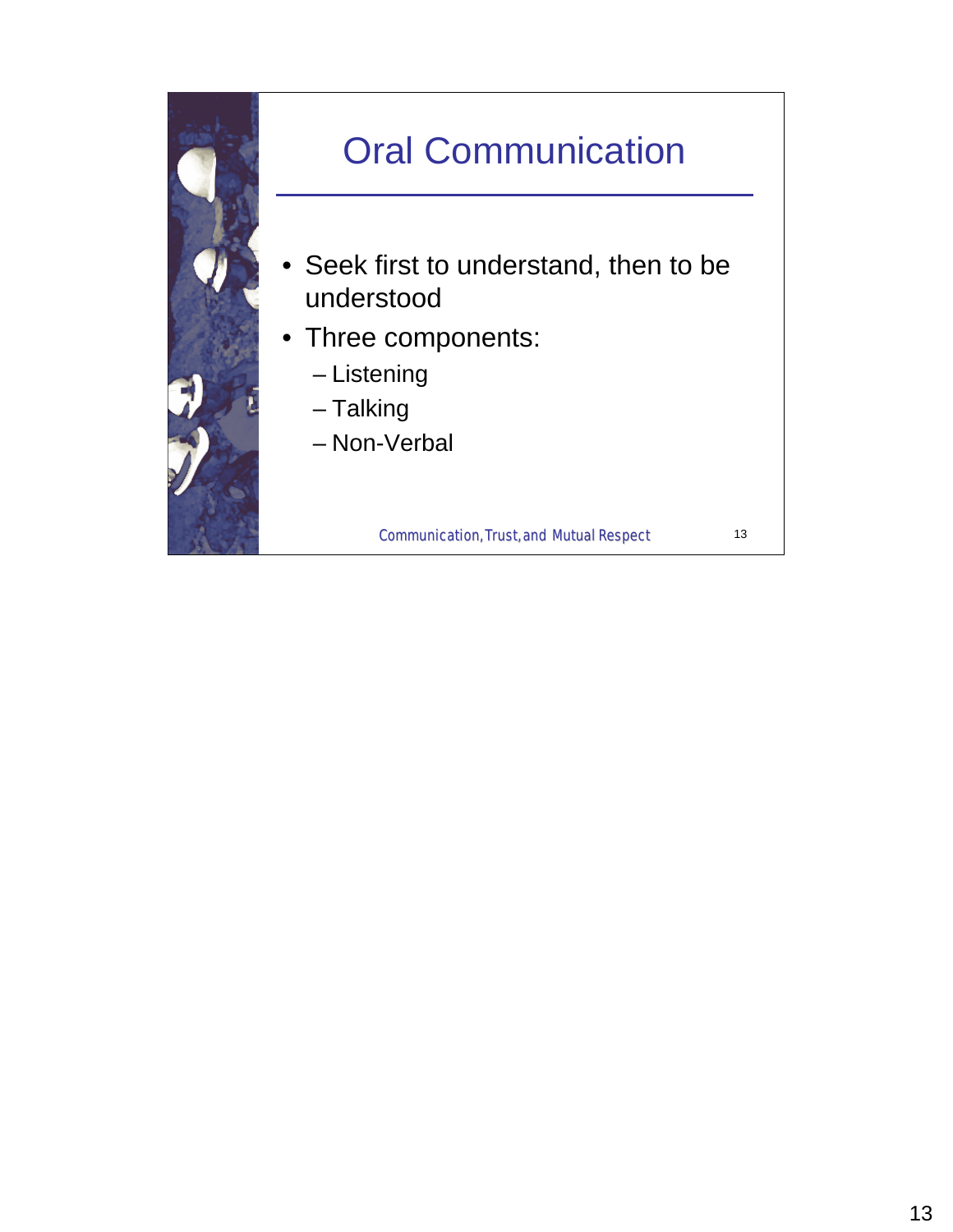## Oral Communication— Listening

- Be attentive
- Focus on what the other person is saying
- Make eye contact with the speaker
- Don't interrupt
- Verify your understanding of what was said
- Give lots of verbal feedback
- Ask questions to better understand what was said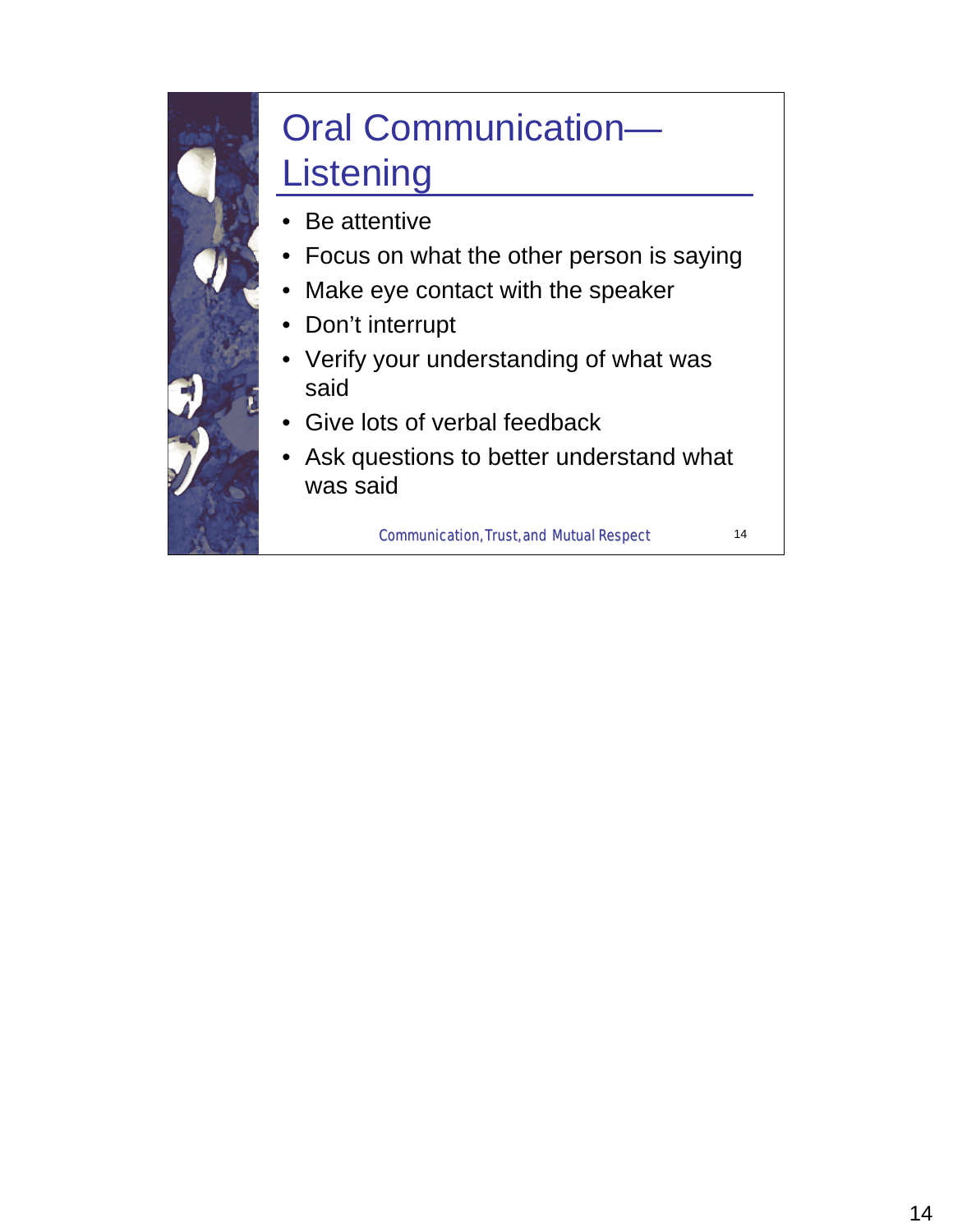# Oral Communication— **Talking**

- Pay attention to the tone of your voice
- Speak clearly and to the point
- Acknowledge and clarify what others say
- Don't use regulatory jargon and clichés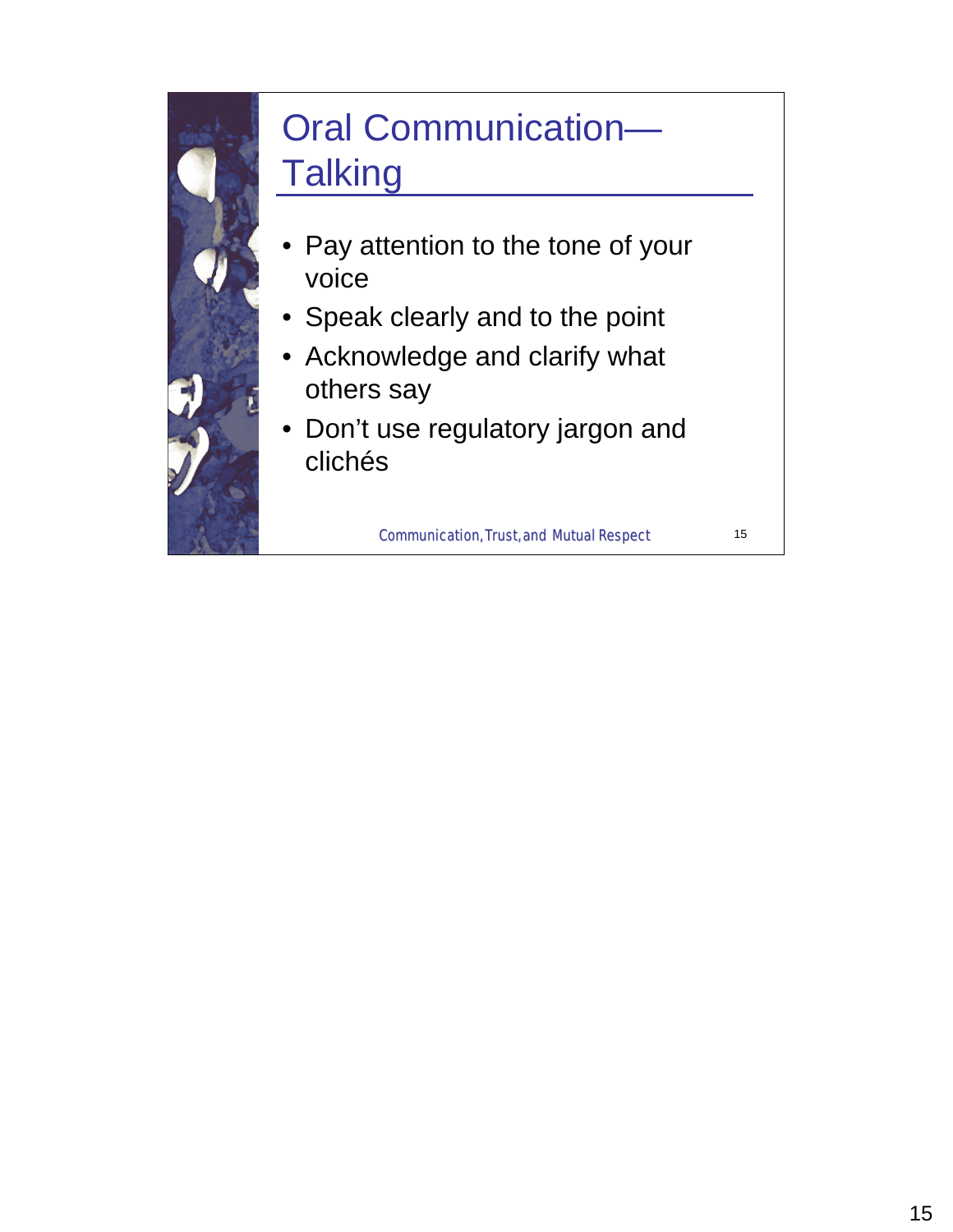## Oral Communication— Non-Verbal

- Pay attention to your body language
- Can be very effective or very detrimental
- Maintain good body posture
- Always be attentive and show interest in the conversation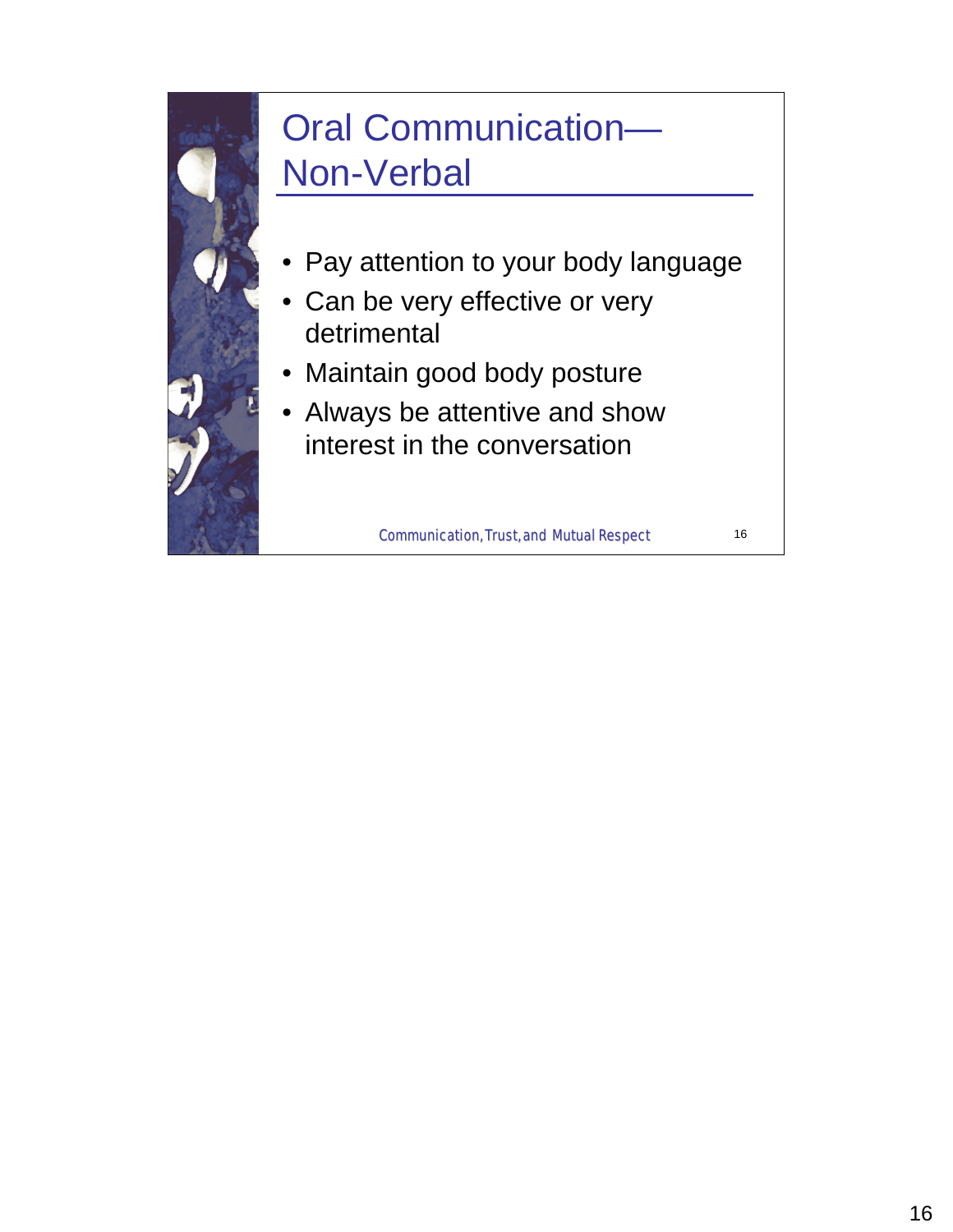

## Written Communication

- Use to document decisions/information
	- Each step in process dependent on results of previous step.
	- Once a decision is made and documented, will not need to revisit it in the future
	- Provides clear documentation of where project has been and where it is going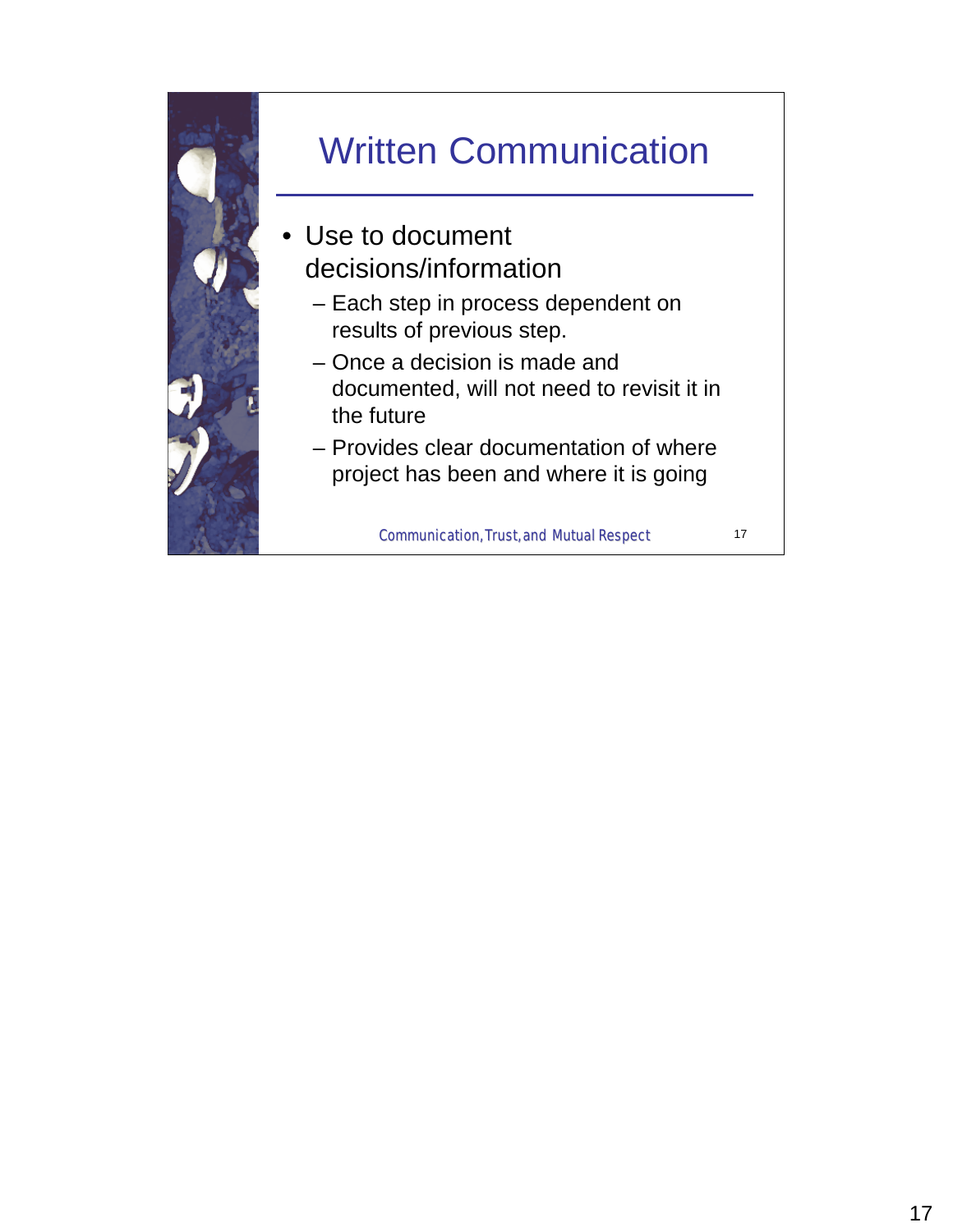

## Written Communication

- Letters, plans, reports
- Be clear, write simply.
- Use active rather than passive voice.
- Use plain language instead of jargon.
- Check readability once document is completed.
- If possible, do not use to request additional information—action may be viewed as legalistic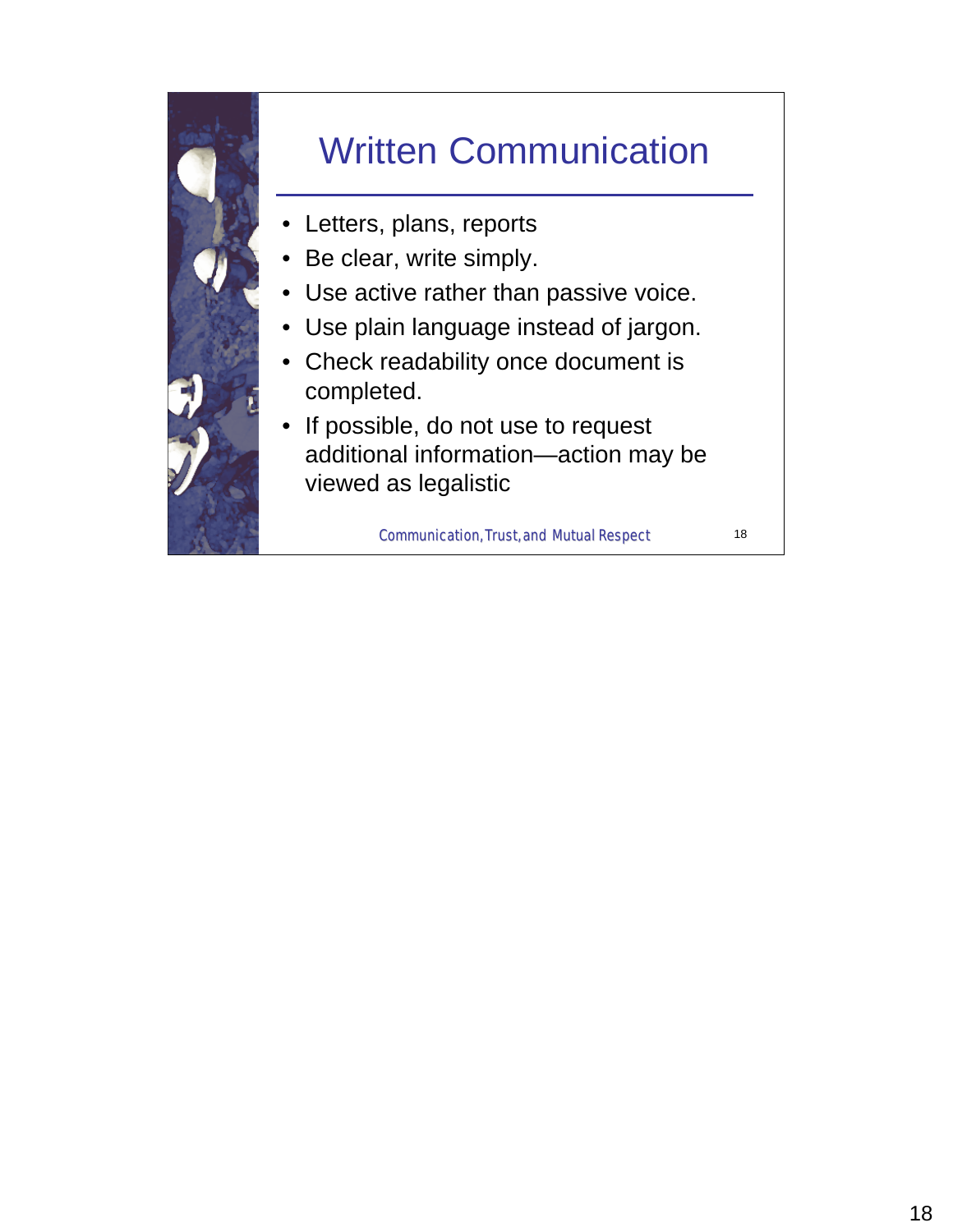

## Communication— Odds and Ends

- E-mails are both a formal and informal means of communication. They can be used to efficiently transfer information. However, they should not be used to document important decisions about a project.
- Document topics discussed and decisions made during a meeting. Go over this information at the end of the meeting and circulate minutes of the meeting as soon as possible after the meeting.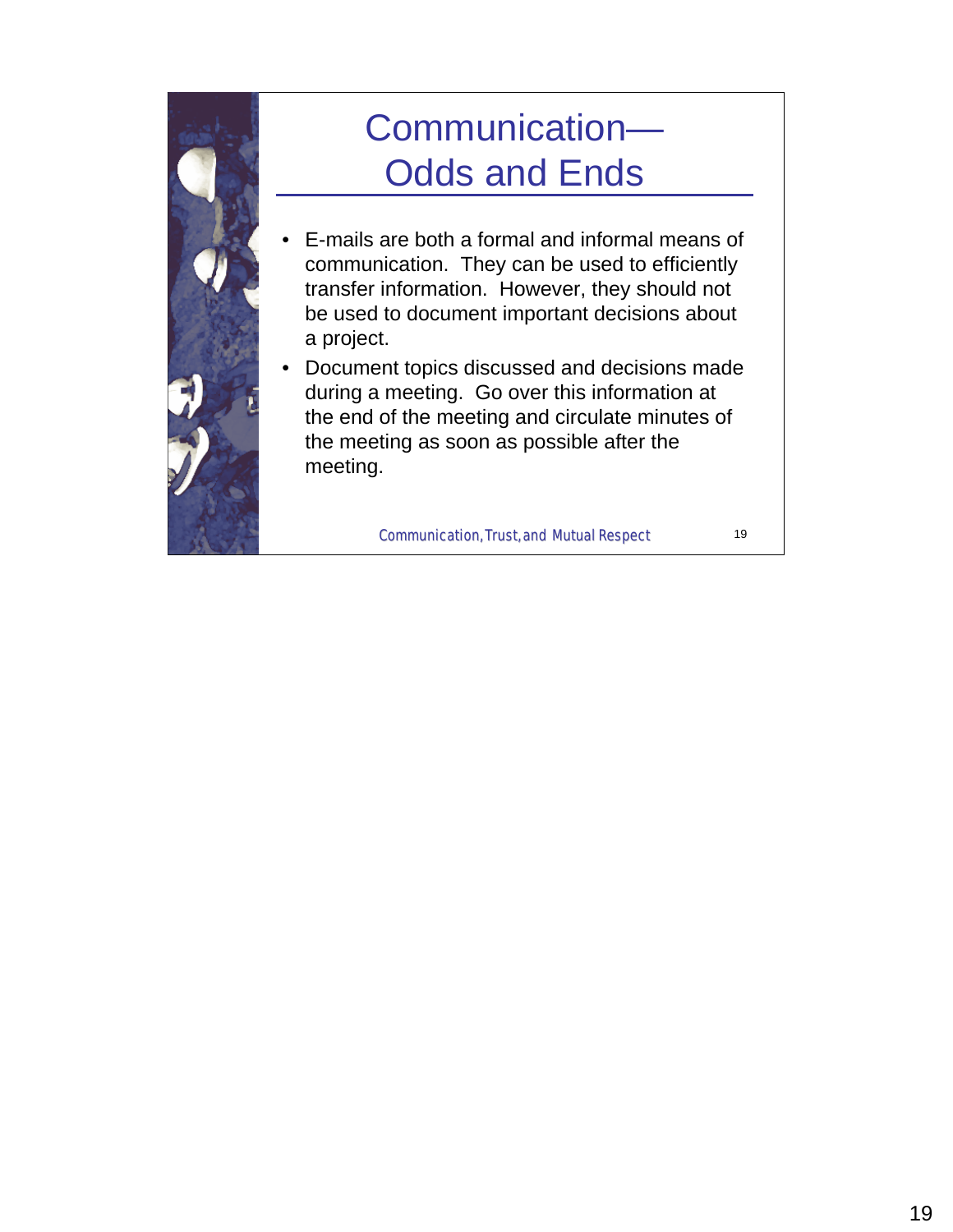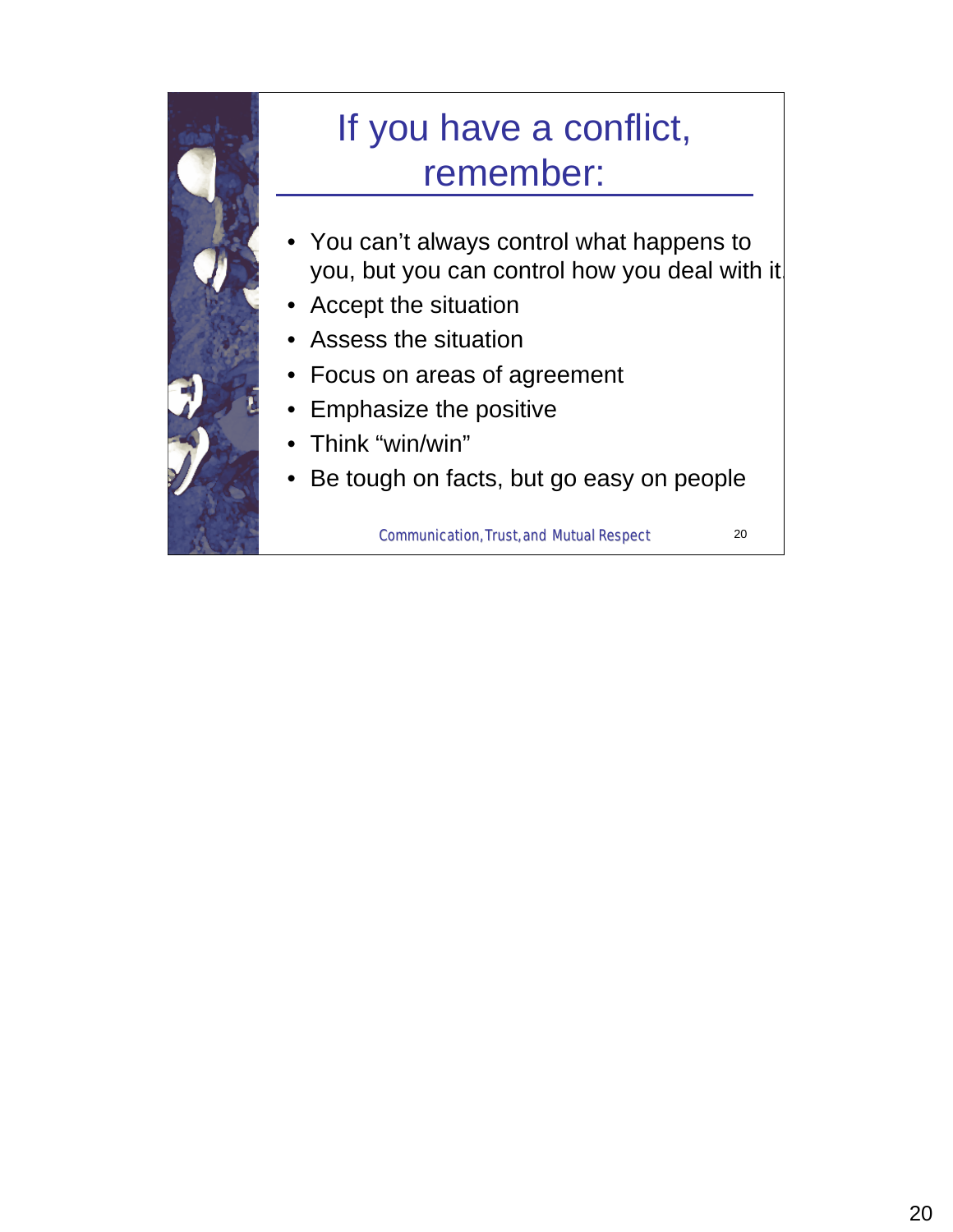#### Communication, Trust, and Mutual Respect 21 How to Handle Conflicts (continued) • Negotiate, cooperate, comprise • Don't quit at the first sign of discord/trouble • Try to bring the team concept back by moving away from an adversarial role • Be as open as you can • Work to persuade the person that it is in their best interest to overcome the obstacle and properly remediate the facility.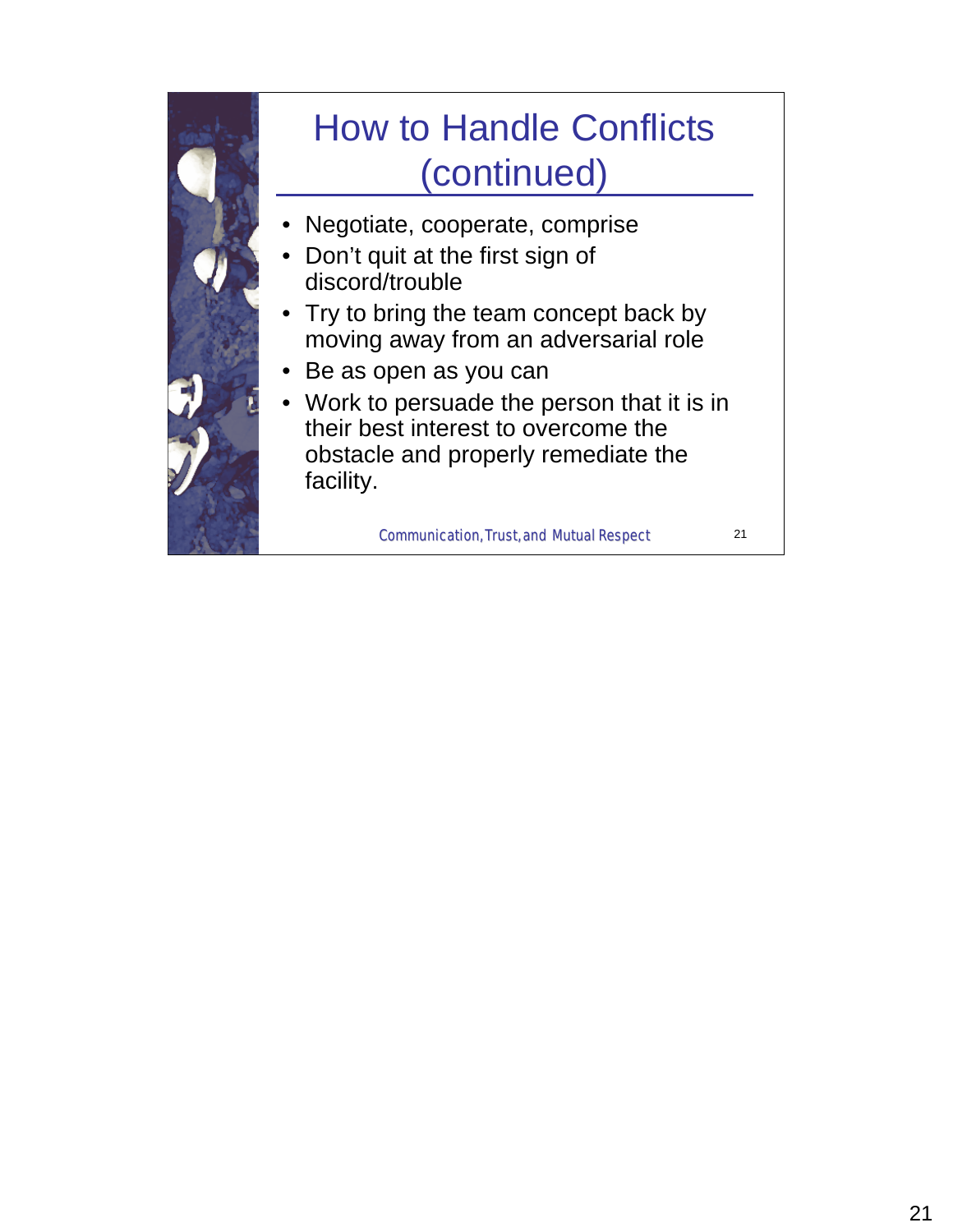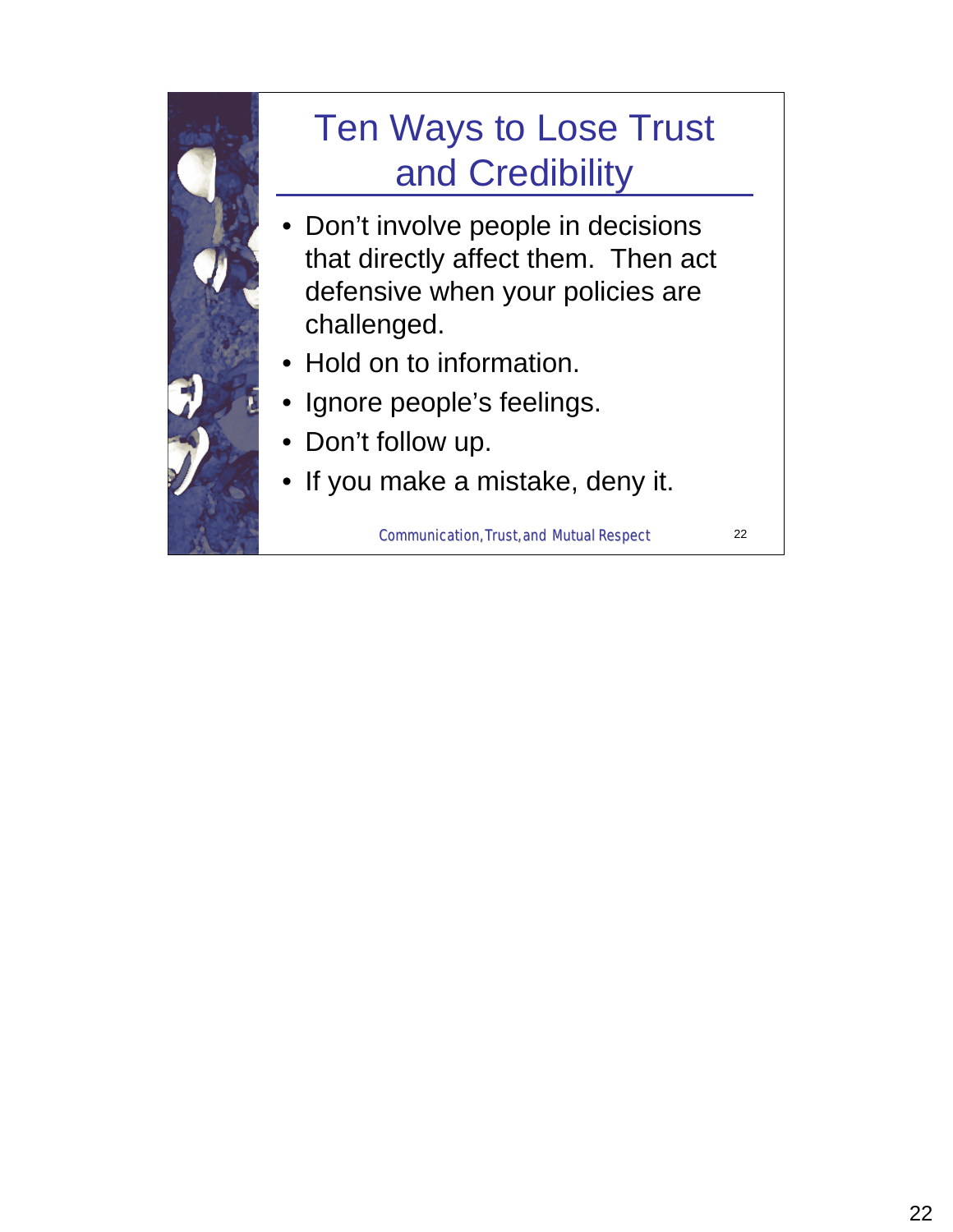

# Ten Ways to Lose Trust and Credibility (continued)

- If you don't know an answer, fake it. Never say "I don't know."
- Don't speak plain English; use technical and regulatory jargon.
- Present yourself as a bureaucrat.